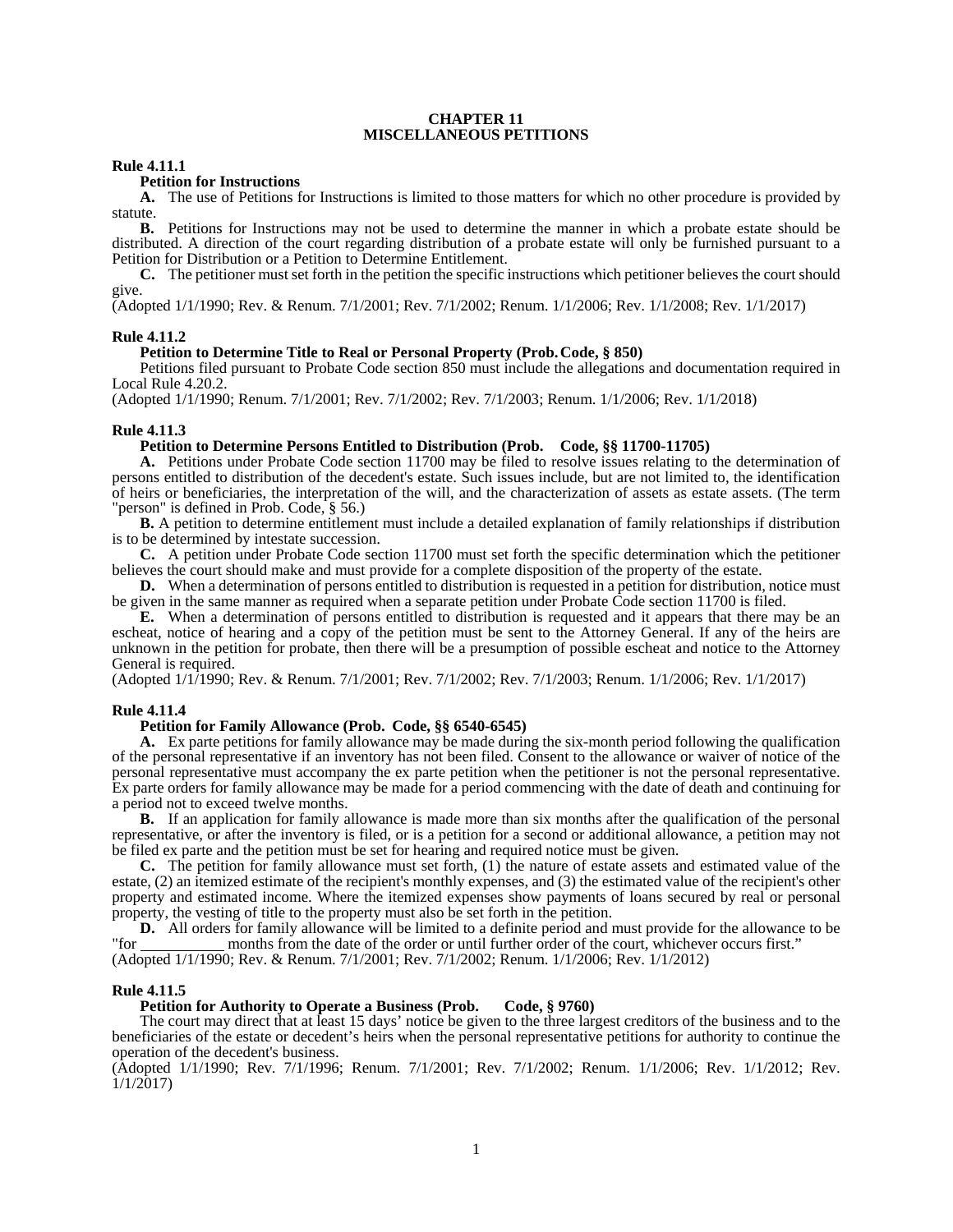## **Rule 4.11.6**

### **Petition for Authority to Borrow (Prob. Code, §§ 9800-9807)**

**A.** Petitions for authority to borrow money must set forth the amount of the bond in force and the amount of the loan proceeds. If no additional bond is required, or if bond is waived, that fact must be alleged.

**B.** If a loan is to be secured by the property of the estate, an inventory for that property must be on file prior to the hearing.

(Adopted 1/1/1990; Renum. 7/1/2001; Rev. 7/1/2002; Renum. 1/1/2006)

#### **Rule 4.11.7**

## **Petition for Authority to Retain an Attorney**

**A.** A petition for authority to retain an attorney to pursue litigation must contain an allegation regarding counsel to be retained, the hourly rate or contingent fee agreement, the service to be provided, and a prospective amount that will be required for litigation.

**B.** If it appears that additional funds will be required over the amount allowed by the court on the initial petition, a subsequent petition must be set for hearing requesting an additional amount including the necessity for further funds, the amount spent to date, and for what services.

**C.** The Petition must be accompanied by a declaration by counsel detailing why the fees are properly a charge against the estate or trust, rather than a personal charge against the Petitioner. See *Whittlesey v. Aiello* (2002) 104 Cal.App.4th 1221 and *Terry v. Conlan* (2005) 131 Cal.App.4th 1445. (Adopted 7/1/2002; Renum. 1/1/2006; Rev. 1/1/2007)

#### **Rule 4.11.8**

### **Joinder in Pleadings**

**A.** Any interested party in an action before the Probate Court may indicate his or her endorsement of all opinions and positions taken in the previously or contemporaneously filed pleading of another party (the "Joined Pleading") by filing and serving a verified "Joinder in Pleading" prior to the hearing on the matter. The Joinder in Pleading must identify the party endorsing the Joined Pleading, the exact title of the Joined Pleading, and the filing date of the Joined Pleading if applicable.

**B.** The filing of a Joinder in Pleading indicates the endorsing party's adoption of the entire Joined Pleading, without exception. To bring additional facts, issues or other matters before the court, the endorsing party must file a separate or supplemental pleading. A party served with such Joinder in Pleading may move, demur, or otherwise plead to the Joinder in Pleading in the same manner as to an original pleading.

**C.** The Joinder in Pleading must be served upon all persons entitled to notice of the original pleading, and their attorneys of record, in the same manner as required for an original pleading. A Proof of Service must be filed with the court prior to the hearing on the Joined Pleading.

D. A filing fee equal to the fee required by the original filed petition is required.

(Adopted 1/1/2006; Rev. 1/1/2012; Rev. 1/1/2015; Rev. 1/1/2017)

#### **Rule 4.11.9**

#### **Community Property Transaction**s

 Absent good cause, the court will appoint a guardian ad litem for the incapacitated spouse in all proceedings pursuant to section 3100 et seq. The report of the attorney or guardian ad litem must set forth the ultimate testamentary disposition of the involved assets. An additional copy of the petition must be provided to the business office by counsel.

(Adopted 1/1/2007; Rev. 1/1/2012; Rev. 1/1/2013; Rev. 1/1/2016)

**Rule 4.11.10** 

## **Petition for Transfer of Case to Another County**

 **A.** There must be a signed order to transfer. If a stipulation is filed, it must be signed by all parties who have appeared on the case. The order or stipulation must include the name and address of the superior court to which the case is being transferred.

**B.** Separate fees are required to be submitted with the order or stipulation to transfer, unless fees have been waived by the court.

- **1.** Change of Venue fee for San Diego Superior Court
- **2.** Initial filing fee for the receiving court.

These fees are to be paid by the moving party, unless otherwise noted on the order or minutes.

**C.** Any future hearing dates will be vacated.

(Adopted 1/1/2008; Rev. 1/1/2012)

#### **Rule 4.11.11**

### **Petition for Authority to Continue Administration**

 When a status report requests authority to continue the administration of an estate, the court will charge the fee pursuant to GC 70658 (a) (3). Refer to the current fee schedule at sdcourt.ca.gov. The court may require an accounting before approving a subsequent extension request. Refer to section 12201 of the Probate Code for notice requirements. (Adopted 1/1/1990; Rev. & Renum. 7/1/2001; Rev. 7/1/2002; Renum. 1/1/2006; Renum. 1/1/2013; Rev. 1/1/2016)